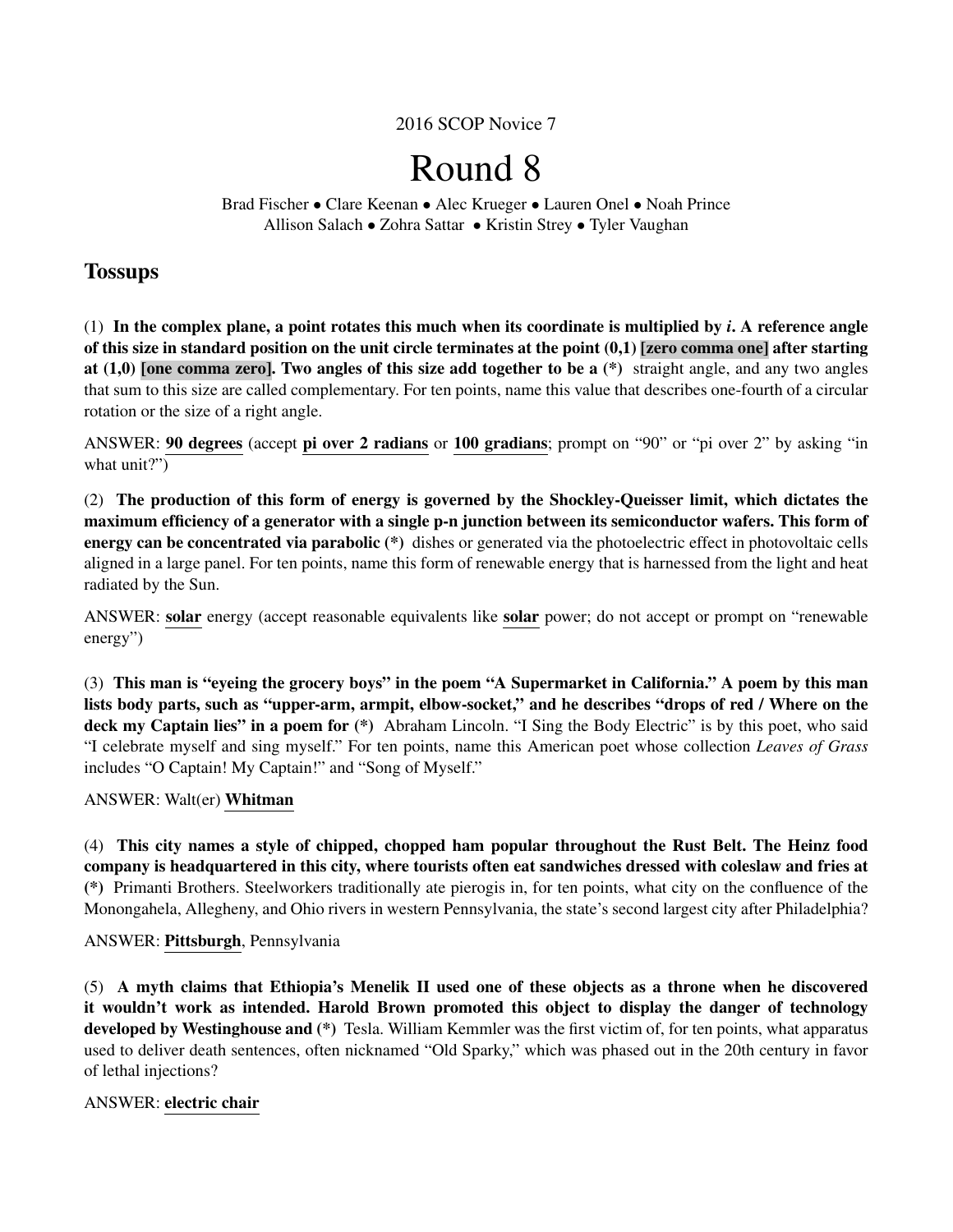(6) This artist painted a red curtain being pulled back, revealing a young George Washington gesturing to an axe, in *Parson Weems' Fable*. In another work by this artist, three elderly women view Leutze's *Washington Crossing the Delaware*. A work by this (\*) Regionalist at the Art Institute of Chicago shows his sister Nan and their dentist holding a pitchfork in front of a farmhouse. For ten points, identify this painter of *American Gothic*.

## ANSWER: Grant Wood

(7) Giovanni Giustiniani died from wounds he received while defending this city. This city used a giant chain connected to the Old Galata Tower to prevent ships from accessing the Golden (\*) Horn. Orban designed the giant "Basilica" cannon to target this city's Theodosian Walls in a 1453 siege led by Mehmed II. For ten points, name this city, the capital of the Byzantine Empire, which was renamed to Istanbul in 1930.

ANSWER: Constantinople (do not accept Istanbul or Byzantium)

(8) Hexagonal arrangements of graphite have registered very low values of this force. The effect of this force is independent of surface area according to Amonton's Laws. This force's magnitude is equal to a namesake coefficient, symbolized (\*) mu, times the normal force. This force's static type prevents resting objects from sliding, and it can be mitigated with lubricants. For ten points, name this force that opposes motion between bodies in contact.

## ANSWER: friction

(9) In a novel by this author, Aglaya falls in love with Prince Myshkin, who suffers a seizure while at her house. Other epileptic characters created by this author include Smerdyakov, who kills Fyodor, the father of *The* (\*) *Brothers Karamazov*. This author of *The Idiot* wrote a novel in which Raskolnikov confesses to the murder of a pawnbroker. For ten points, name this Russian author of *Crime and Punishment*.

ANSWER: Fyodor Mikhailovich Dostoyevsky

(10) This holiday's seven principles, including "nia," or "purpose" and "umoja," or "unity," are represented by a kinara holding seven black, red, and green candles that are lit throughout this holiday.This holiday was established in 1966 by Maulana Karenga, who named it for a (\*) Swahili phrase meaning "first fruits." For ten points, name this winter holiday celebrating African heritage, which takes place from December 26 to January 1.

## ANSWER: Kwanzaa

(11) In this novel, a grave near Brocklebridge Church finally gets a gravestone marked "Resurgam" fifteen years after the protagonist's friend dies at Lowood School. This novel's protagonist is locked up as a child by Sarah Reed and comforts her future husband after Grace Poole's charge, (\*) Bertha Mason, burns down Thornfield Hall. For ten points, name this Charlotte Bronte novel in which the title woman marries Mr Rochester.

ANSWER: Jane Eyre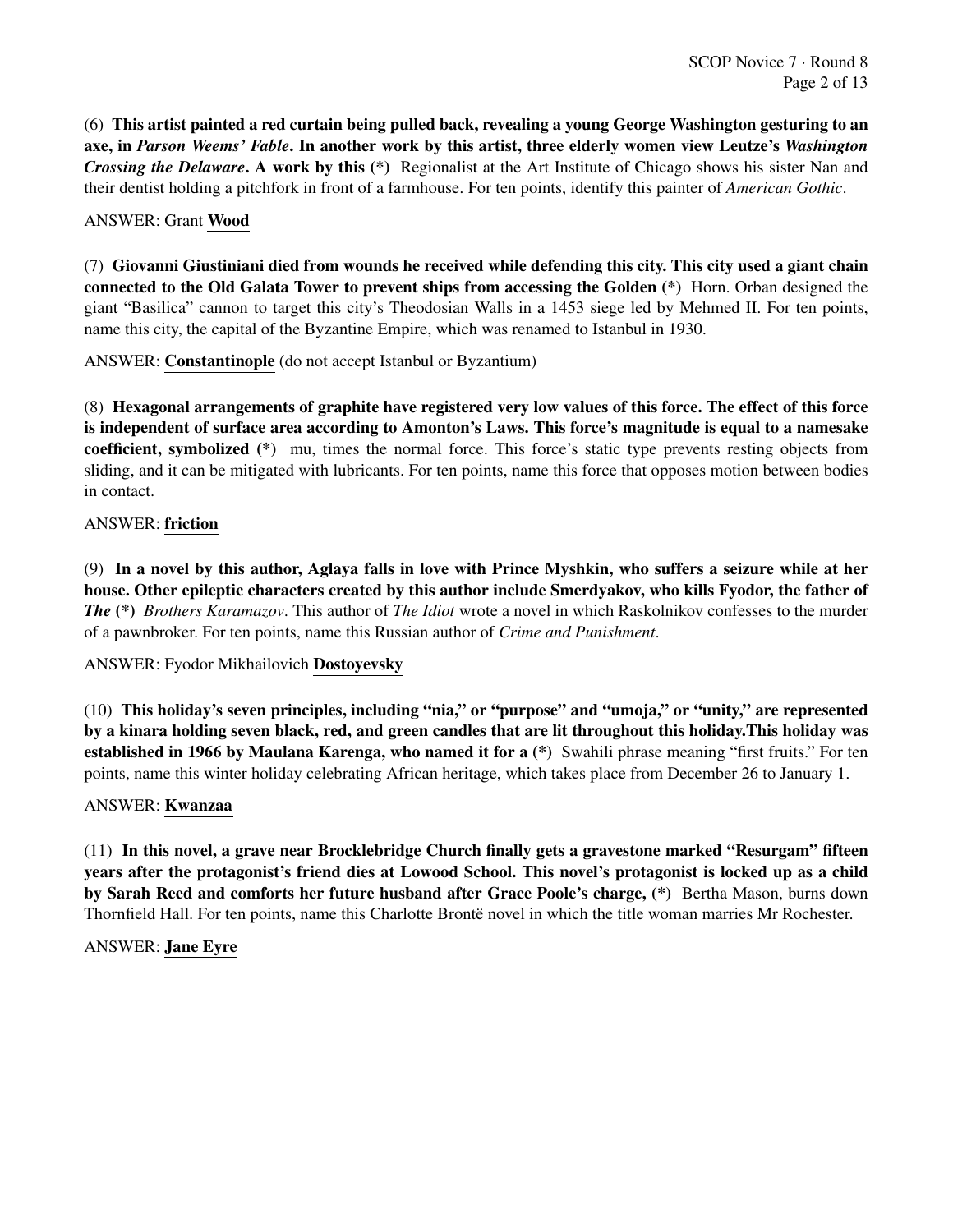(12) In 2010, this game's Hall of Fame voted in the suspended Tomoharo Saitou and actually inducted Brian Kibler. The "Power Nine" of this game includes the Moxen and Black (\*) Lotus. The *Kaladesh* expansion for this game was released in September 2016. A player may lose this game by being "decked" or if their life total falls from 20 to 0, due to spells or creature attacks. For ten points, name this trading card game in which planeswalkers tap lands to produce mana.

ANSWER: Magic: the Gathering (accept MtG; do not accept Magic the Gathering Online or MtGO)

(13) Arthur Scargill led a 1984 strike of workers in this industry, which Britain had nationalized in 1947. Margaret Thatcher's victory over those strikers preceded a sharp downturn in this industry, which unofficially ceased in the UK in 2015. With (\*) steel, this good names a community that normalized competition for resources within Europe and inspired the later European Union. For ten points, name this commodity whose anthracite form is commonly mined as a fuel source.

ANSWER: coal (accept coal mining; accept European Coal and Steel Community; prompt on "mining;" prompt on "ECSC")

(14) In this country in September 2015, a camerawoman tripped migrants fleeing from a refugee camp in Roszke [roos-keh], a few miles from this country's town of Szeged [seh-ged]. In 2015, Viktor (\*) Orban, this country's Prime Minister, ordered fences on its borders with Serbia and Croatia to stop Syrian refugees from entering this country. For ten points, name this European country that, as critics ironically note, is seeking guest workers to work in Budapest.

ANSWER: Hungary

(15) This man helped Atlas steal apples from the Hesperides and rerouted two rivers to clean the Augean stables. After the Amazons attacked this man, he killed Hippolyta and stole her girdle, and in service to Eurystheus, he used the (\*) hydra's own venom to kill it. As a baby, this hero defeated a pair of snakes sent by hera. For ten points, identify this Greek who slew the Nemean lion as one of his twelve labors.

ANSWER: Heracles (accept Hercules until "Greek" is read)

(16) During this event, Hans Geiger counted flashes of light on a zinc sulfide screen, generated when a radon, bismuth, or radium sample emitted an alpha particle. The plum pudding model was (\*) discredited in this event, in which deflection angles of 90 degrees were surprisingly recorded. Ernest Rutherford's students carried out, for ten points, what experiment that discovered the positively-charged nucleus of an atom, named for the thin metal sheet used in the setup?

ANSWER: Rutherford gold foil experiment (accept Geiger-Marsden experiment; prompt on Rutherford experiment before his name is read)

(17) A character in this novel gets a piece of parmesan cheese from Dr Livesey's snuff box in exchange for his help. In this novel, a cook rebukes Dick Johnson for tearing a page from a Bible to make a (\*) "black spot," and is the "seafaring one-legged man" that Billy Bones tells Jim Hawkins to look out for. The *Hispaniola* sails in search of Captain Kidd's buried treasure in, for ten points, what novel about Long John Silver, written by Robert Louis Stevenson?

ANSWER: Treasure Island, or the Mutiny of the Hispaniola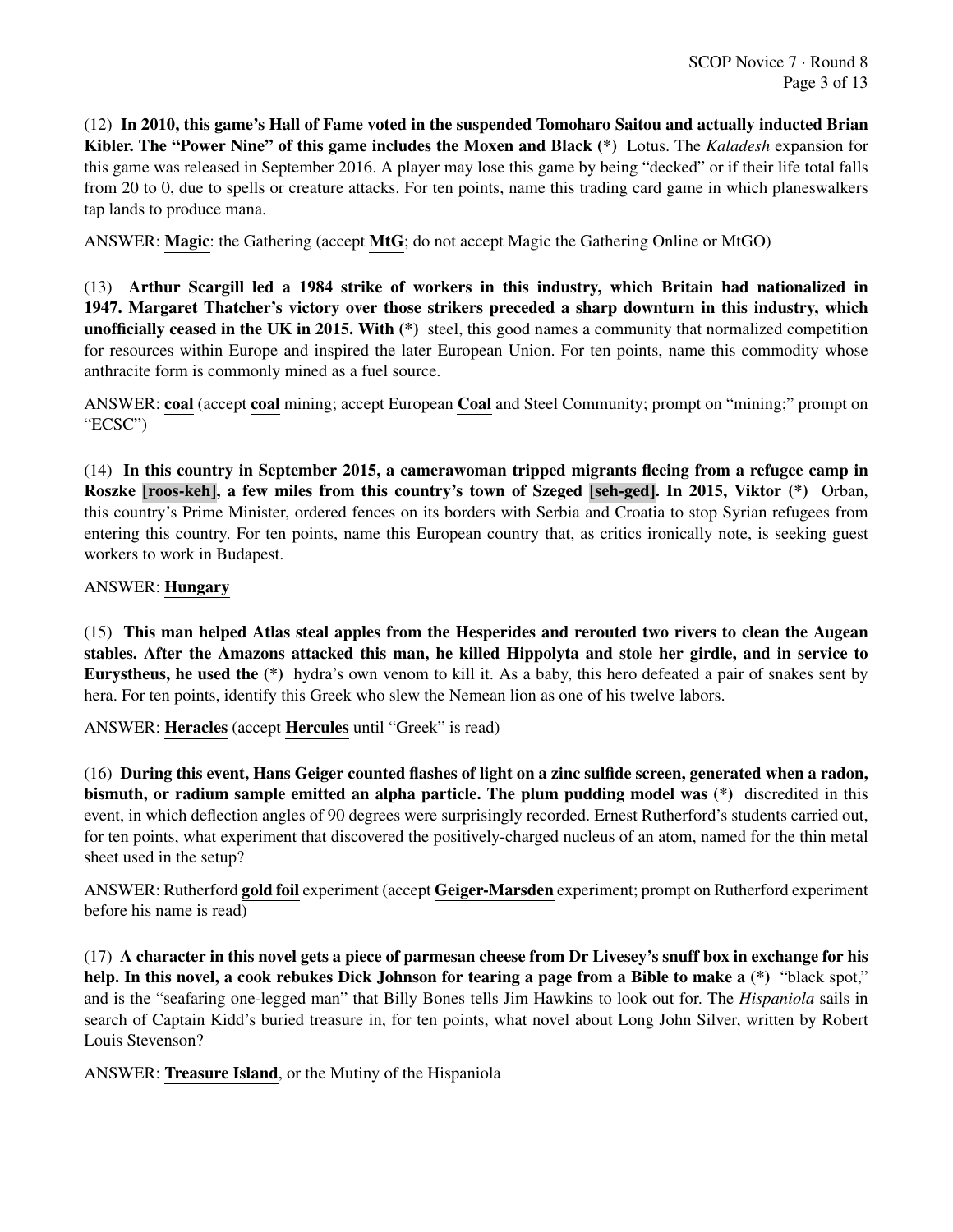(18) One work by this composer includes a "limping waltz" and a dynamic marking of 6 p's for the bassoon; that sixth symphony was premiered just a week before this man's death. After this man's death, Marius Petipa revamped one of his ballets, in which (\*) Von Rothbart curses the princess Odette. Another popular work by this composer is scored for cannonfire. For ten points, name this Russian composer of the *Pathetique* symphony, the ballet *Swan Lake*, and the *1812 Overture*.

ANSWER: Peter Ilyich Tchaikovsky

(19) These molecules are called protease-resistant if they cannot be denatured. The secondary structure of these molecules is given in terms of beta sheets and alpha helices. Prions are examples of these molecules that have been (\*) misfolded into the wrong 3-D shape. Actin and myosin are muscle-based examples of, for ten points, what molecules, formed from long chains of amino acids linked by peptide bonds, that may serve as enzymes or carry out cellular transport?

ANSWER: proteins (accept prions before it is read; prompt on (poly)peptide before "peptide" is read)

(20) This man lost his re-election bid while running with Charles Cotesworth Pinckney, who replaced his original Vice President. As President, this man suppressed criticism and immigration via the Alien and Sedition Acts. This member of the (\*) Federalist Party and first official resident of the White House died on July 4, 1826, the same day as his rival, Thomas Jefferson. For ten points, name this second President of the United States and father of another President, John Quincy.

ANSWER: John Adams (prompt on "Adams;" do not accept "John Quincy Adams")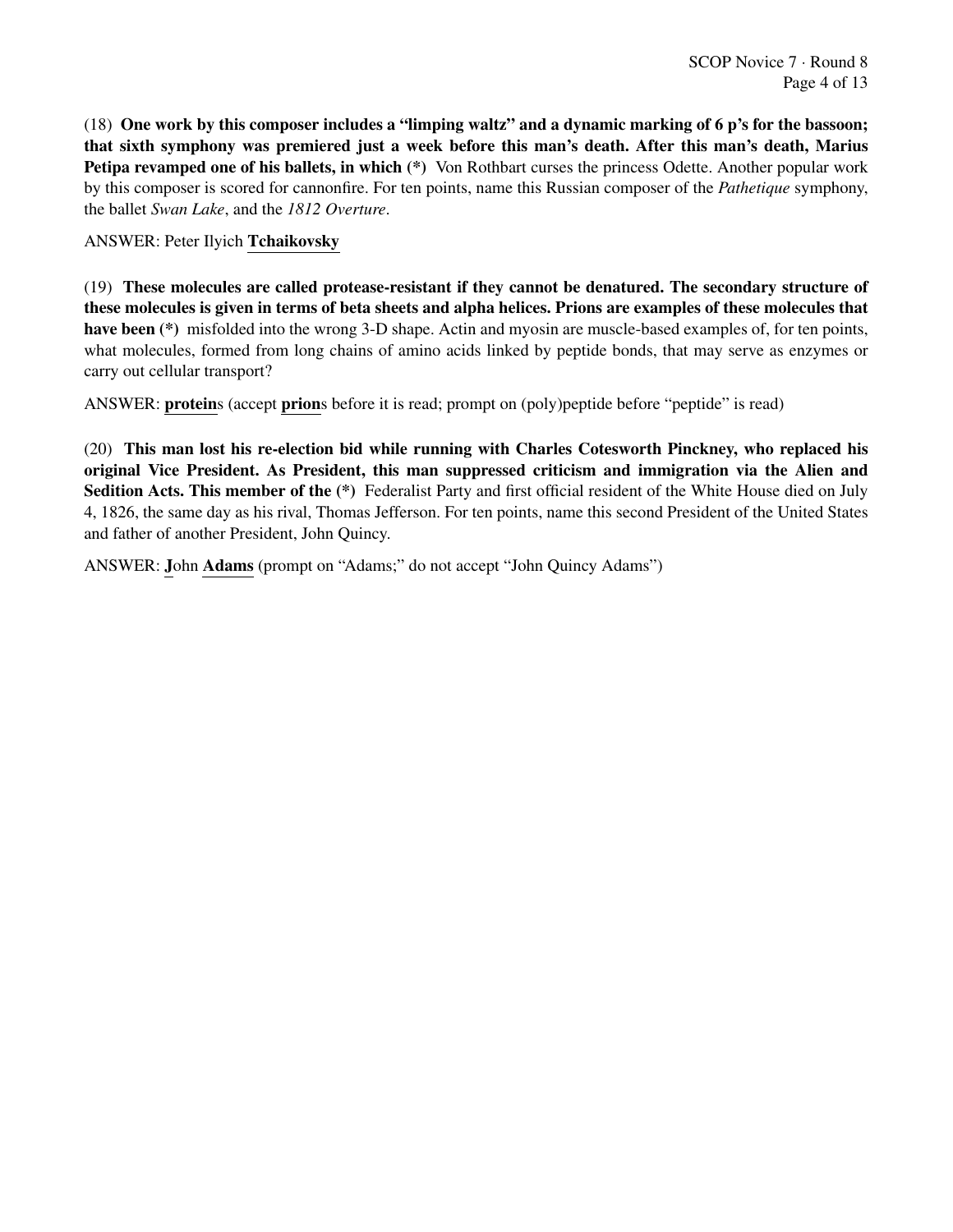# Bonuses

(1) In 2016, a 2,300 square mile region deeper and farther from the coast than this region was discovered to have donut-shaped structures formed by the *Halimeda* algae. For ten points each,

Name this largest coral reef system in the world.

## ANSWER: Great Barrier Reef

The Great Barrier Reef lies off the coast of Queensland, a northeastern state of this island country with capital Canberra.

## ANSWER: Australia

The reef extends all the way to this strait, which separates Australia from New Guinea to its north.

## ANSWER: Torres Strait

(2) The Grimm brothers removed this story from the last few editions of their *Children's and Household Tales* when they discovered that it was a Danish tale, rather than a German one. For ten points each,

Name this fairytale in which a dainty girl proves that she is royal by complaining that she slept on something hard, even though it was cushioned by twenty mattresses and twenty quilts.

## ANSWER: The Princess and the Pea (accept Prinsessen paa Aerten; accept Die Prinzessin auf der Erbse)

In this Grimm brothers story, the title woman's stepsisters cut off their toes and heels to force their feet to fit into a slipper in an attempt to trick a prince into marrying them.

## ANSWER: Cinderella (accept Aschenputtel)

In one version of this story, the title imp viciously tears himself in half after being foiled, but in the first edition of Grimm's tales, he flies away after the queen discovers this creature's true name and stops him from stealing her baby.

## ANSWER: Rumplestiltskin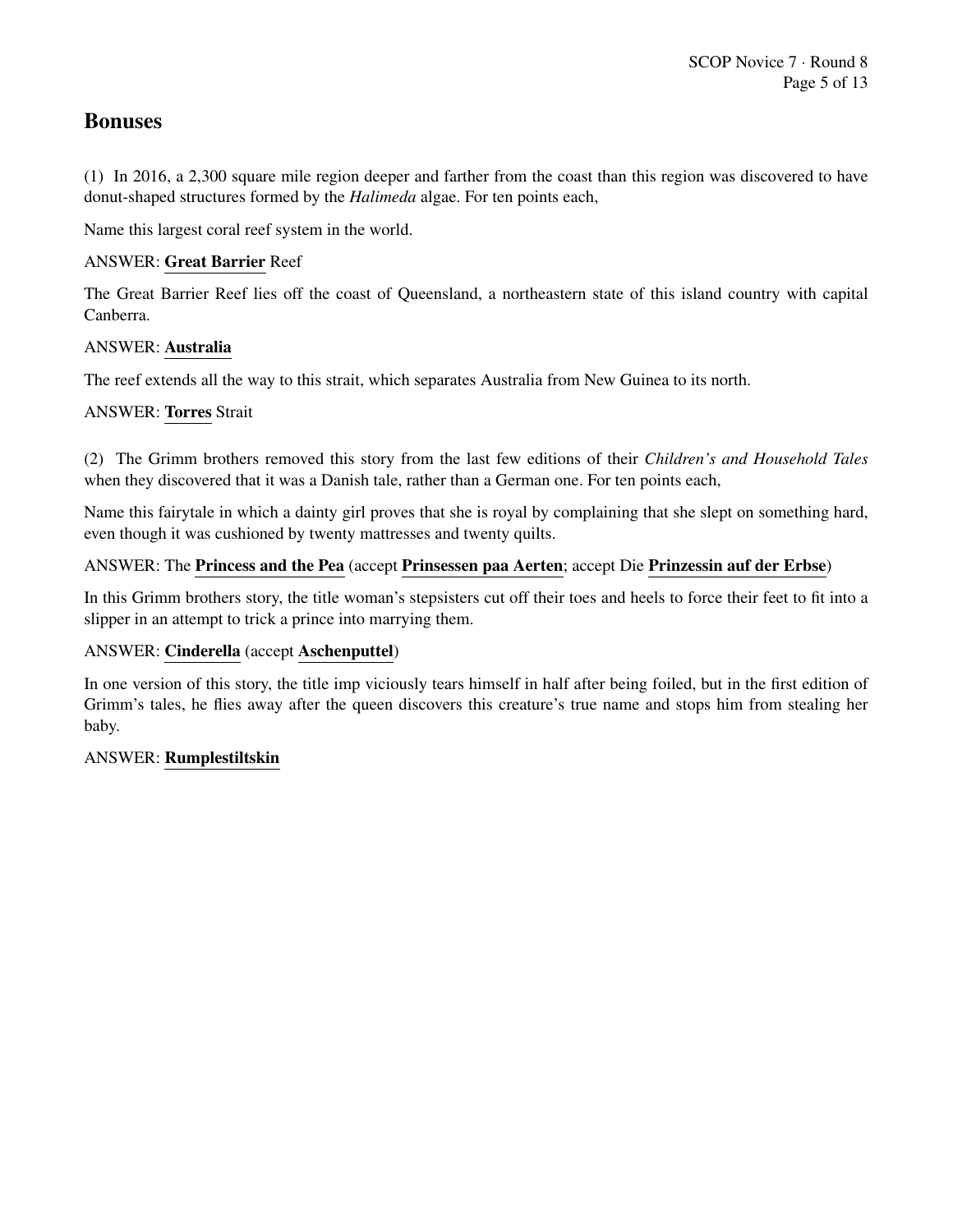(3) Alfred Eisenstadt's picture of a sailor kissing a stranger in Times Square was taken in 1945 on what would shortly be known as this holiday. For ten points each,

Name this holiday that commemorates the end of the Pacific theater of World War II.

ANSWER: V-J Day (accept Victory over Japan Day; accept equivalent descriptions; prompt on descriptions of the end of World War II; do not accept V-E Day or Victory in Europe day)

Though the *V-J Day in Times Square* photograph was taken on August 14th, the actual date of the Japanese surrender, V-J Day is celebrated in the U.S. on September 2nd, the anniversary of the official signing of surrender papers onboard this U.S. battleship.

#### ANSWER: USS Missouri

The *Missouri* is now a naval museum in this Hawaiian harbor, where it "keeps watch" over the USS *Arizona* memorial.

#### ANSWER: Pearl Harbor

(4) These substances can be "poisoned" by blocking access to active sites, making them inefficient. For ten points each,

Give this term for a substance that assists in a chemical reaction by increasing the rate at which it progresses, without being consumed as a reactant. Enzymes are biological examples of these substances.

#### ANSWER: catalysts

Catalysts work by lowering this quantity, the amount of energy required to start a reaction.

#### ANSWER: activation energy

Cars employ catalytic converters to de-toxify exhaust. This transition metal, an expensive precious metal with chemical symbol Pt, is commonly used in catalytic converters.

#### ANSWER: platinum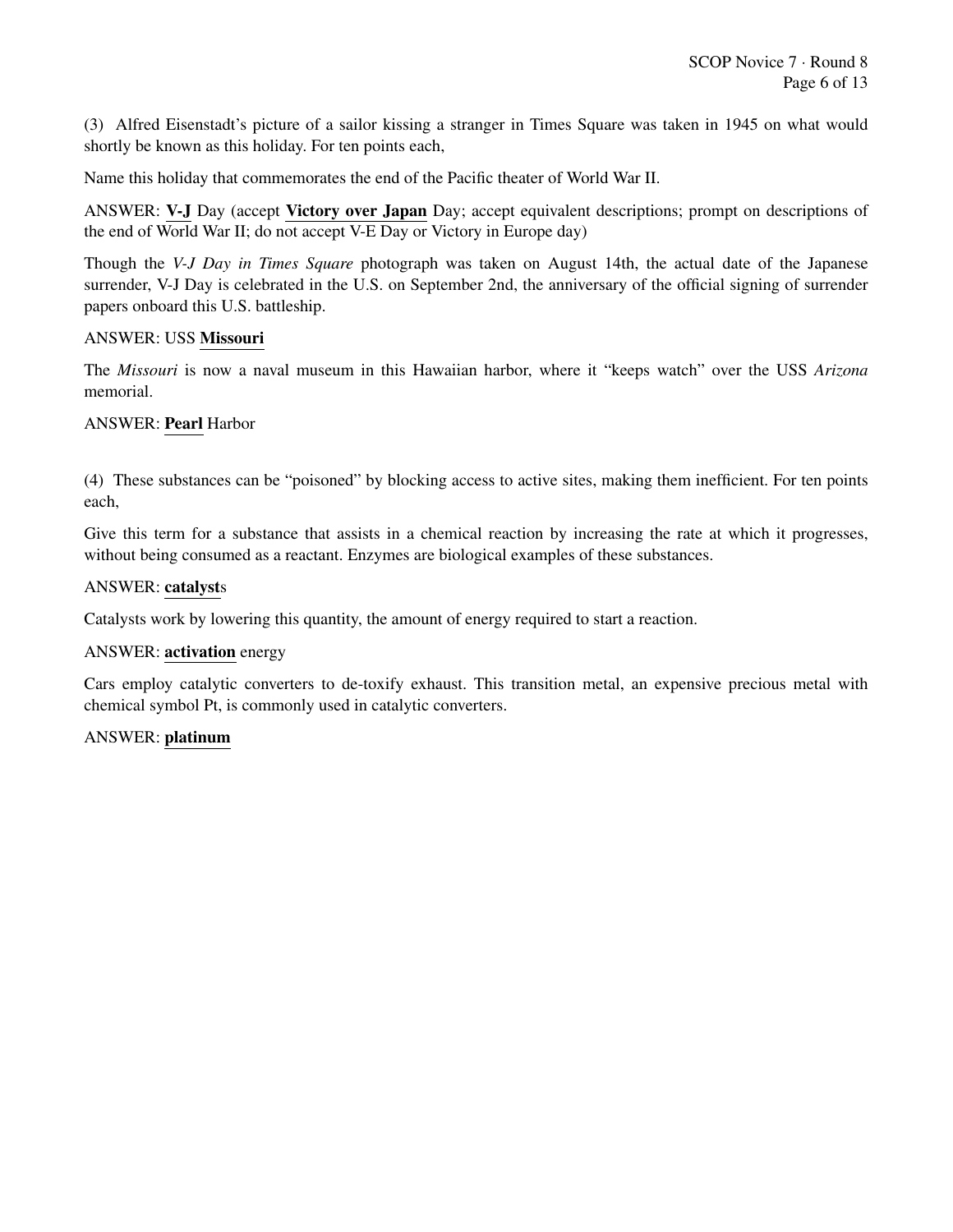(5) In *The Good Place*, every action during one's life is rated on a point system, and the very top scorers spend afterlife in a utopia. For ten points each,

This voice of Anna in *Frozen* and former star of *Veronica Mars* stars as Eleanor, a horrible person accidentally sent to the Good Place.

ANSWER: Kristen Bell

In the pilot episode, Eleanor fails to correctly pronounce the name of her soulmate, Chidi Anagonye [chee-dee an-ah-GON-yay]; instead, she settles on the name of this singer. Shortly thereafter, the Good Place "glitches," chaos ensues, and this singer's "Break Free" is heard bellowing throughout the city.

#### ANSWER: Ariana Grande

During orientation, it is shown that the afterlife's point system rates following this dietary code as worth roughly 425 points, while "never discussing this dietary code unprompted" is worth some 9800 points.

ANSWER: veganism (do not accept or prompt any other answers)

(6) This author wrote about Peter, Martin, and Jack, who represent different factions of Christianity in *A Tale of a Tub*. For ten points each,

Name this satirist, who also wrote a novel in which a sailor visits the nations of Lilliput, Blefuscu, and Laputa.

#### ANSWER: Jonathan Swift

Jonathan Swift also wrote this novel, in which the title character goes on fantastical journeys to Lilliput, where he is a giant, and Brobdingnag, where he is tiny.

ANSWER: Gulliver's Travels (accept Travels into Several Remote Nations of the World, in Four Parts. By Lemuel Gulliver, First a Surgeon, and then a Captain of several Ships)

Swift's satirical essay *A Modest Proposal* suggests that the people of this nation, his home country, should sell their children as meat to help them survive the Potato Famine.

## ANSWER: Ireland (accept Éire)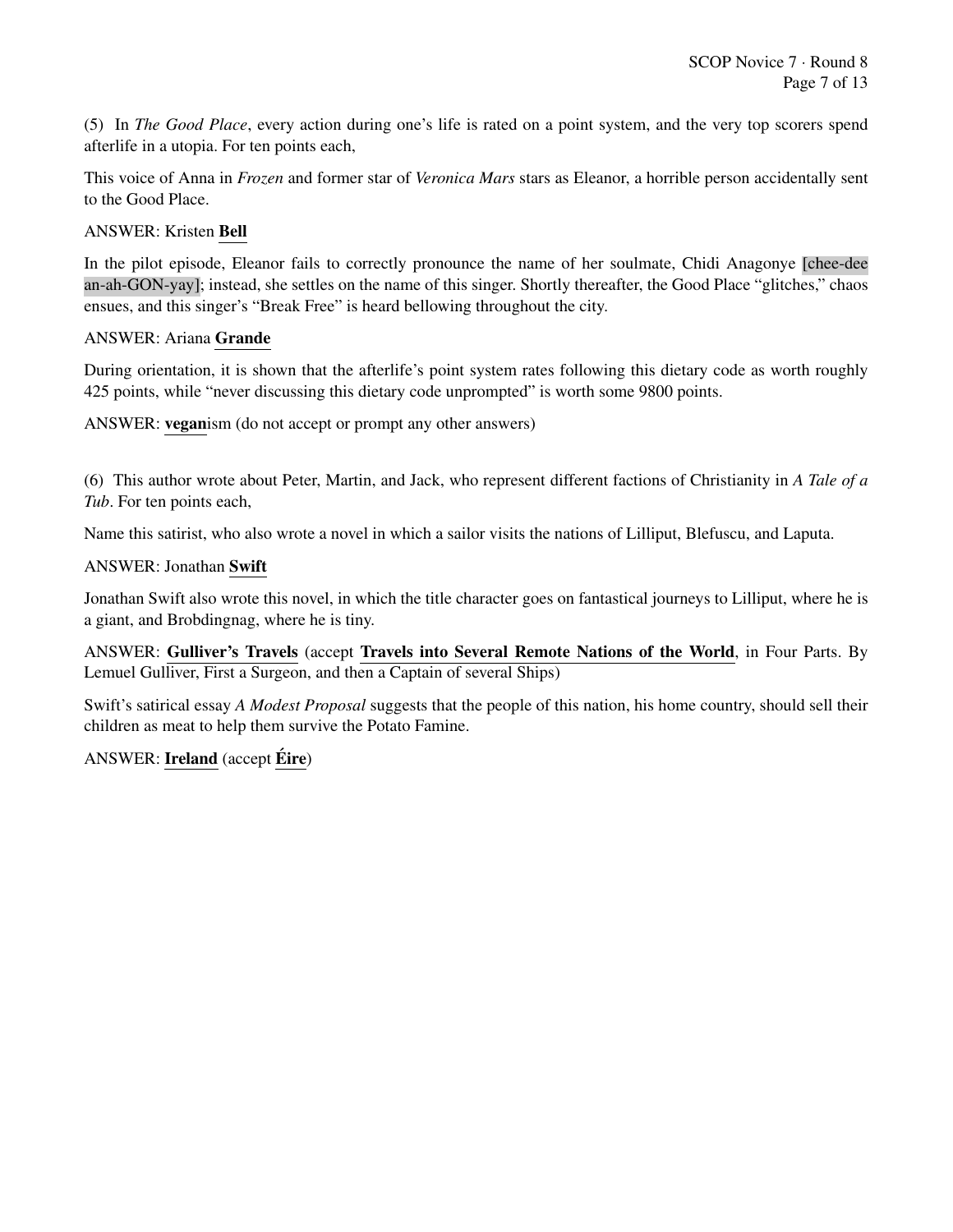(7) With James Hartle, this man described a model in which the beginning of the Universe is a singularity of space and time. For ten points each,

Name this Cambridge physicist whose popular science work, *A Brief History of Time*, describes black holes and other cosmological ideas to the non-scientist.

## ANSWER: Stephen Hawking

Hartle and Hawking's singularity existed prior to this event, in which the universe quickly and greatly expanded out of a high-density state. The steady-state model competes with this theory, claiming that the universe is eternal.

## ANSWER: Big Bang

The steady state theory was largely discarded after the 1964 discovery of this phenomenon, the faint "glow" of radiation left over from the aftermath of the Big Bang. This phenomenon's spectrum has a temperature of 2.7 Kelvin.

ANSWER: cosmic microwave background radiation (accept CMBR; prompt on partial answers)

(8) Peter the Great hated this complex and built a new capital city at St. Petersburg in part to avoid it. For ten points each,

Name this heavily fortified complex, which includes numerous cathedrals and the current residence of Vladimir Putin. It is part of a UNESCO Heritage Site with the nearby Red Square.

## ANSWER: the Kremlin

Though "kremlin" is a generic term for Russian fortress complexes, "the Kremlin" is found in this Russian capital city.

## ANSWER: Moscow

According to popular culture, a red telephone was installed to provide a "hotline" between the Kremlin and the White House. In reality, it's not a red phone, nor is it in either official residence, but the hotline was created in the wake of poor communication in this October 1962 event.

## ANSWER: Cuban missile crisis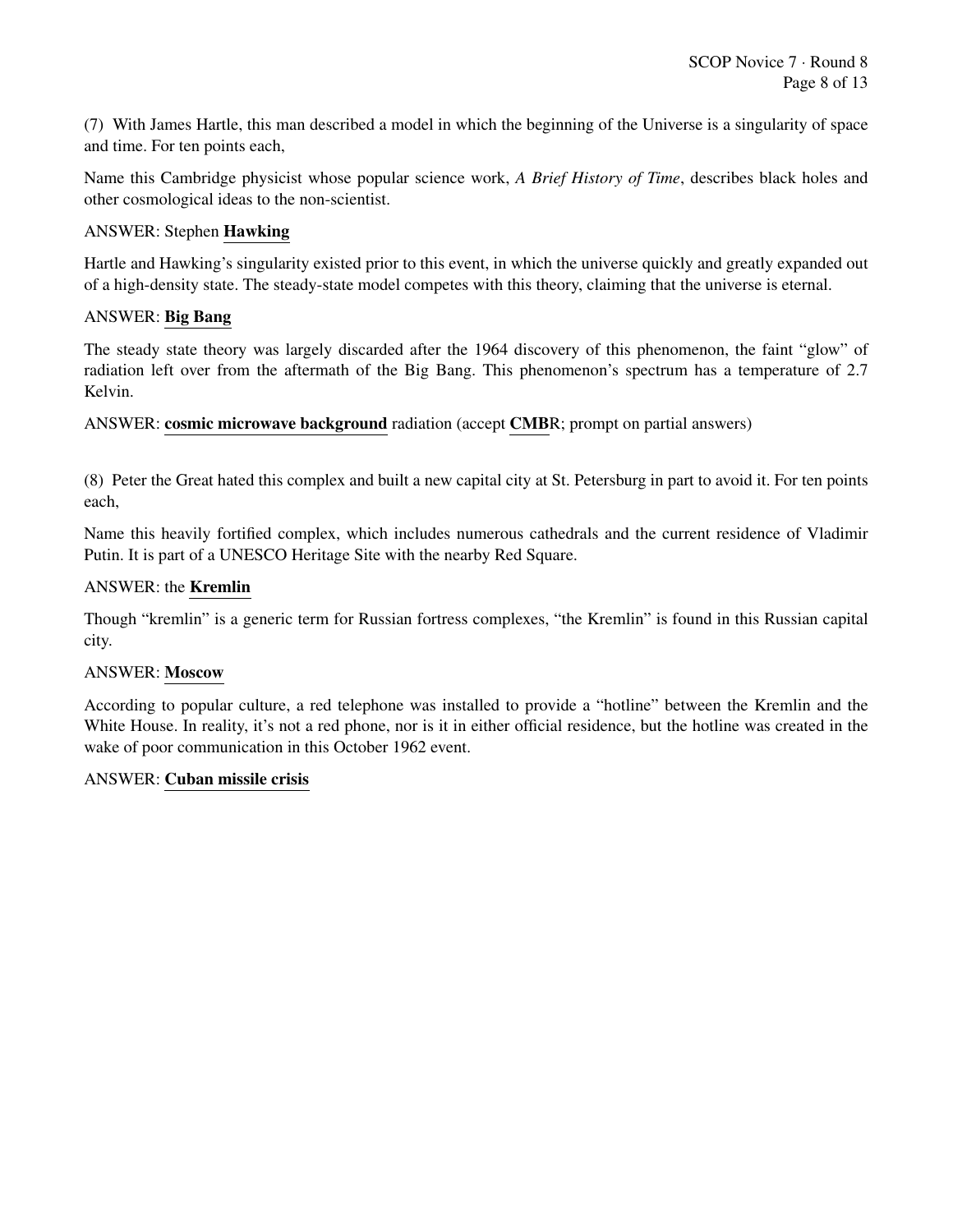(9) Many of the short stories in this collection had first been published in *The Token*, an annual literature book published in Boston in the early 1800s. For ten points each,

Name this collection by the author of *Mosses from an Old Manse*. This collection includes the stories "The Ambitious Guest" and "Dr Heidegger's Experiment."

## ANSWER: Twice-Told Tales

Name this American author of *Twice-Told Tales*, who included the story "Young Goodman Brown" in the collection *Mosses from an Old Manse* and wrote the novel *The House of the Seven Gables*.

## ANSWER: Nathaniel Hawthorne

*Twice-Told Tales* contains this short story in which Mr Hooper, the title clergyman, hides his face to reflect the sorrow of a broken heart.

## ANSWER: The Minister's Black Veil

(10) In one of this composer's works, a playwright pleads with a seamstress "What a frozen little hand, let me warm it for you." in the song "Che gelida manina." For ten points each,

Name this Italian composer of the operas *Madame Butterfly*, *Turandot*, and the aforementioned *La Boheme `* .

## ANSWER: Giacomo Puccini

La Bohème inspired this Jonathan Larson musical, in which Mimi's tuberculosis is replaced with HIV.

## ANSWER: Rent

In *La Bohème*, "Che gelida manina" is sung by Rodolfo to Mimi as they try to light one of these objects and find her dropped room key. *Rent's* analog of the song is more explicitly titled for this object.

## ANSWER: candle (accept "Light My Candle")

(11) You can lead this animal to water, and then you can create a mythology around that happening. For ten points each,

Name this hoofed animal, often used for riding, that was sacred to Poseidon in Greek mythology.

## ANSWER: horse

These mythical Scottish creatures lure unsuspecting humans into bodies of water and drown them. These creatures appear as gorgeous humans or beautiful black horses, and only reveal their true nature when it is too late.

## ANSWER: water kelpie

These Greek mythological "sea-horses" had the bodies of winged horses and the hindquarters of fish.

## ANSWER: Hippocampus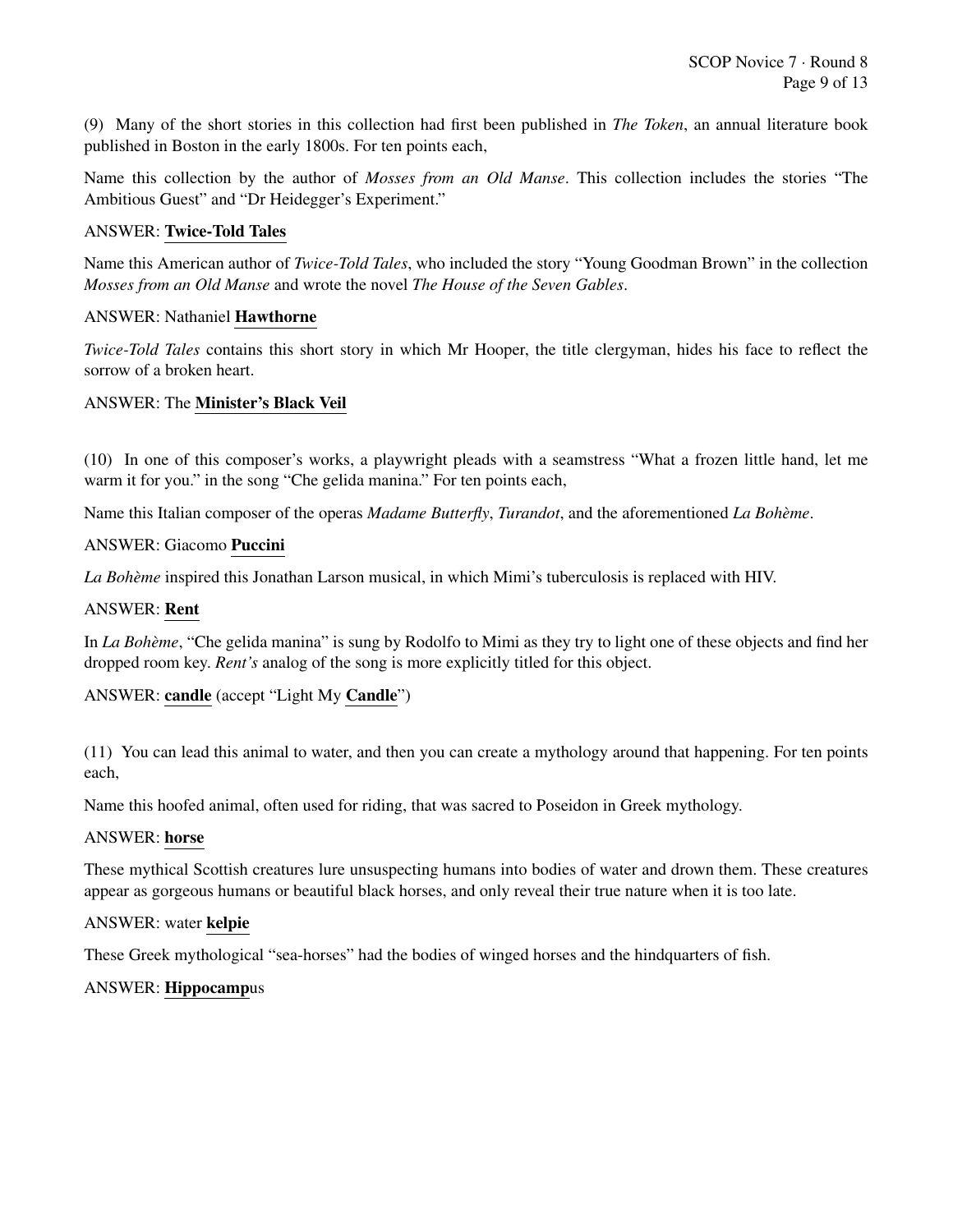(12) A 1986 state law in Virginia forbids many schools from beginning the school year until after this date; that law is often called the "Kings Dominion" Law, for a theme park that benefits from it. For ten points each,

Name this federal holiday, celebrated on the first Monday in September, which unofficially marks the end of "summer" and officially recognizes workers.

## ANSWER: Labor Day

Labor Day became a federal holiday mere days after the end of this 1894 labor dispute involving railroad workers, which was led by Eugene V. Debs in Chicago.

## ANSWER: Pullman strike

Earlier Labor Day celebrations had been held on May 1st, for International Workers' Day, but this U.S. President in 1894 was worried that socialist protests would be stronger with a federal holiday on that date. Three years later, this President was defeated for re-election by Benjamin Harrison.

## ANSWER: Grover Cleveland

(13) If Portugal spends one dollar to produce a unit of cloth while England has to spend \$1.50, it still could make financial sense for Portugal to buy English cloth. Answer the following for ten points each.

This economic behavior is the exchange of goods and services between two or more entities - people, countries, etc.

ANSWER: trade (accept elaborations, like free trade, international trade, etc.)

Portugal would want to trade for English cloth if England held the comparative form of this economic concept, as they did in a famous 1817 example. In that example, Portugal was absolutely better than England in production of wine and cloth.

## ANSWER: comparative advantage (accept absolute advantage)

This English economist devised that example to show how free trade can benefit countries, even in situations where a country has absolute advantage in all goods, in his *Principles of Political Economy and Taxation*. He also devised the Iron Law of Wages.

## ANSWER: David Ricardo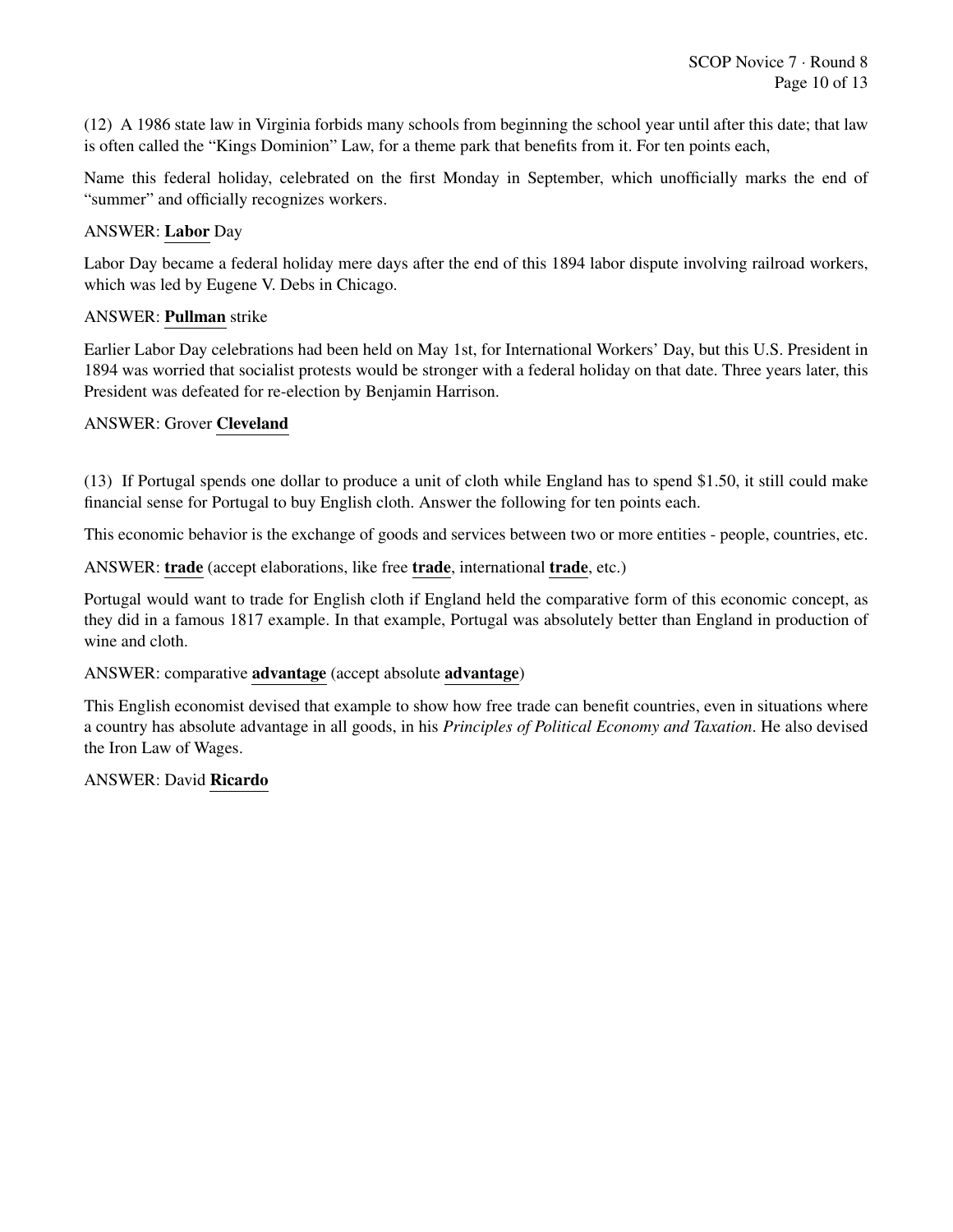(14) This substance helps promote cell membrane structure and fluidity, helping explain how animal cells exist without cell walls. For ten points each,

Name this essential modified steroid that, in excess, can clog and block arteries.

#### ANSWER: cholesterol

Sterols, fats, and fat-soluble vitamins are all this type of molecule. A bilayer of some of these molecules, with hydrophilic heads and hydrophobic tails, serves as a barrier against ion transfer in cells.

## ANSWER: lipid (accept (phospho)lipid bilayer)

Cholesterol content in the blood is often measured in terms of "good" and "bad" cholesterol; give either the three-letter acronym or three-word name for either of those quantities.

## ANSWER: HDL or LDL (accept high-density lipoproteins or low-density lipoproteins)

(15) According to legend, the modern form of this set of prayers was popularized by St Dominic. For ten points each,

Name this set of prayers, whose "Luminous" Mysteries were added by Pope John Paul II, and which is prayed with the use of a namesake strand of prayer beads.

## ANSWER: Dominican Rosary (accept rosarium)

Each of the small beads strung in sets of ten on a rosary signifies this short prayer, which asks a holy woman to "pray for us sinners / now and at the hour of our death."

## ANSWER: Hail Mary (accept Ave Maria; accept Angelic Salutation)

One of the first steps in praying the Rosary is this declaration of belief, which is recited on the crucifix. The Roman Catholic Church divides this statement into twelve articles that declare a belief in "the communion of saints, the forgiveness of sins, the resurrection of the body, and the life everlasting."

ANSWER: Apostles' Creed (accept Symbolum Apostolorum or Symbolum Apostolicum; accept Symbol of the Apostles; prompt on "Creed")

(16) Answer some questions about what some writers thought the future was going to look like, for ten points each.

Ray Bradbury wrote about a future in which humans colonize a nearby planet and build automated houses in this collection, which includes the short stories "Rocket Summer" and "There Will Come Soft Rains."

## ANSWER: The Martian Chronicles

In this futuristic novel by Orson Scott Card, aliens nicknamed "buggers" attack Earth, causing Andrew Wiggin to attend Battle School while his siblings Peter and Valentine create a global war.

#### ANSWER: Ender's Game

This novel by Aldous Huxley, set in the year 632 After Ford, details Bernard Marx's life in the World State, a society that has eradicated natural birth and raises children grown to fit into society's five castes.

#### ANSWER: Brave New World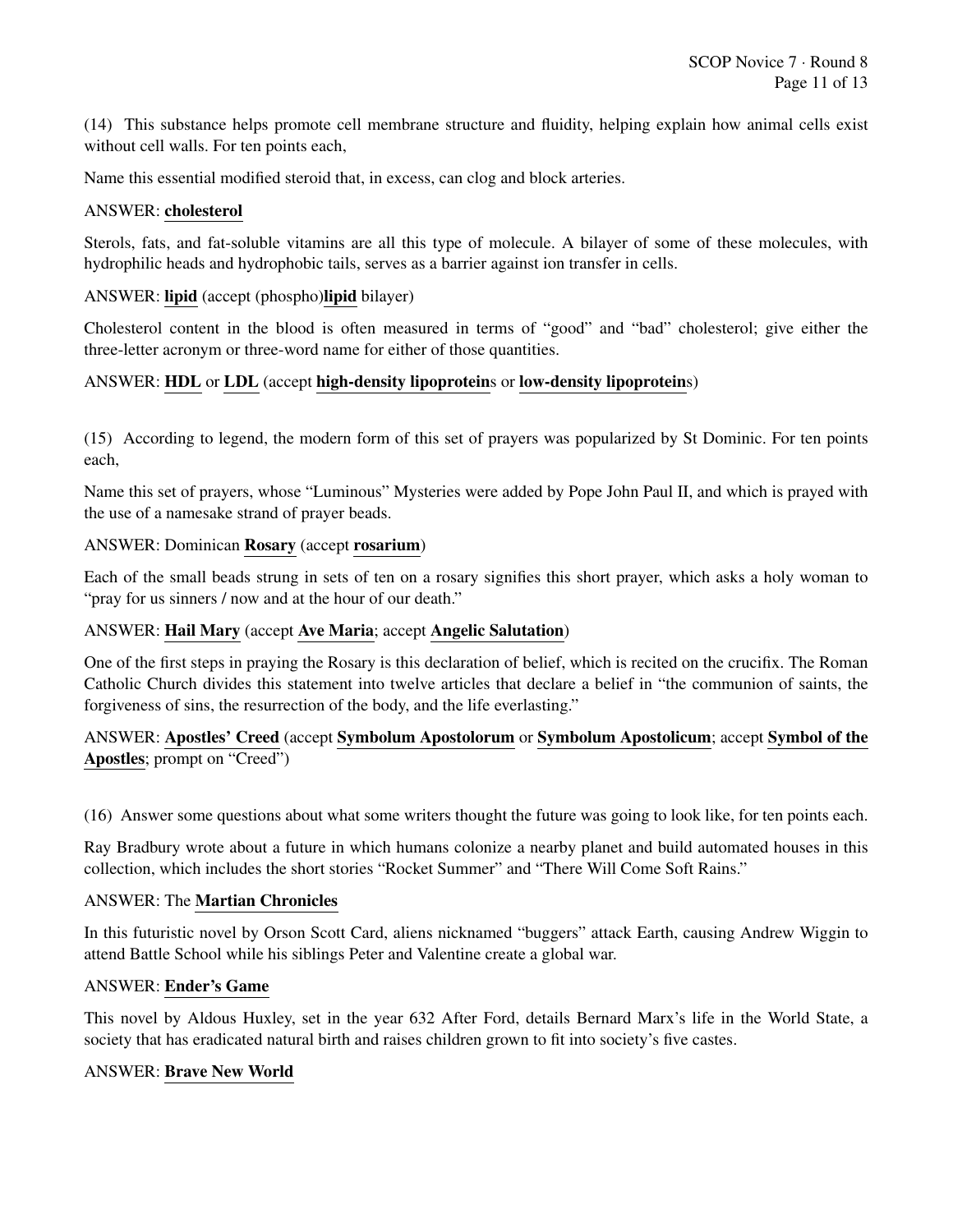(17) For ten points each, answer the following about the list of numbers one, one-half, one-fourth, one-eighth, and so on.

This mathematical term describes any ordered list of numbers. They can be finite or infinite – this one happens to be infinite. If the terms of one of these are added together, it is then called a series.

#### ANSWER: sequence

This was specifically a geometric sequence, as you can find the next term by multiplying the previous one by a constant ratio. This term describes any geometric sequence with common ratio between negative one and one, as the terms will get closer and closer to a single value, zero. If the ratio were larger than 1, the sequence would diverge instead.

#### ANSWER: convergent sequence (accept word forms)

The infinite *series* one, one-half, one-fourth, one-eighth, and so on will also converge. Even though there are an infinite number of terms, it all adds up to this finite value.

#### ANSWER: two

(18) For ten points each, answer the following about the original American colonies.

James Oglethorpe founded this southern colony as a debtors' prison. In its early years, it served as a buffer between more "upstanding" English colonies and Spanish Florida.

#### ANSWER: Georgia

This middle colony was considered the "Lower Counties" of another colony, with which it shared a governor. This colony was the first to agree to the Declaration of Independence and is therefore considered the "first state."

## ANSWER: Delaware

John Winthrop's Massachusetts Bay Colony eventually split into two states: Massachusetts and this other New England state.

## ANSWER: Maine